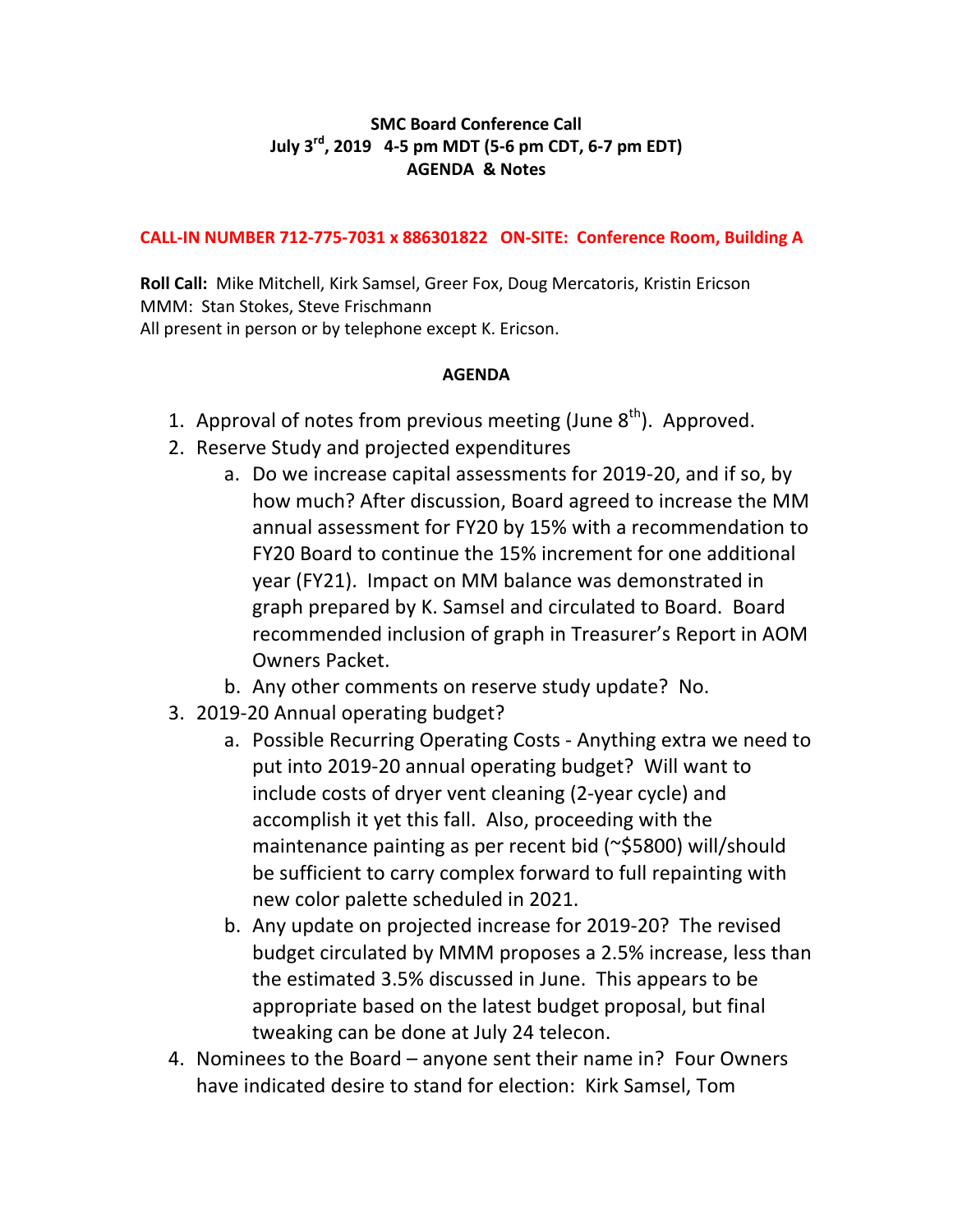Sherman, Jamie Tannebaum, and Dave Wolff. By July 12, candidates will need to send to Steve a biographical form so that all bios are ready to send with mail-ballot election materials the week of July 15.

- 5. Car port lights update  $-$  alternate lights found? Yes. A fixture with a softer, more appealing light has been installed in B carport. Board members on-site are asked to check it out asap and send comments to Steve for next steps: order or continue to look for suitable light. Stairwell light installation is nearly complete. The replacement of decks and patio lights will follow.
- 6. AOM preparation
	- a. Document status (see separate sheet). M. Mitchell reviewed the list of documents needed and their status (reviewed and approved, review needed, draft needed, etc.). President's report draft has been circulated to Board. Minutes from 2018 HOA have been reviewed; now complete and will be emailed to Board fyi. Treasurer's report will include the end of June 2018-19 comparison and proposed FY20 budget. [Merc noted that current operating account expenditure is currently is \$24K less than projected – very good news.] Merc and Stan will generate Operating and Capital Reserve reports for FY19 and FY20. Steve is working on the PM report. Mike will draft a short report re. Reserve Study.
	- b. Election documents  $-$  brief review for clarity/comments. In response to question re general proxies, Mike noted that general proxies are still appropriate; the mail ballot for Board elections doesn't serve as a general proxy (or vice versa). The revisions to the election documents were approved by the Board. The documents for Board election will be mailed to Owners separately from the AOM Owners Packet; the former will be mailed to Owners during the week of July 15, and the AOM Owners Packet by July 25. Email alerts and reminders will also be sent to Owners.
- 7. Newsletter sent out? Yes.
- 8. Landscaping Update

a. Wall bumpout planters – Steve engineered a special order of five large planters from the manufacturer at a substantial savings over the retail price. The aspen trees and flower inserts are waiting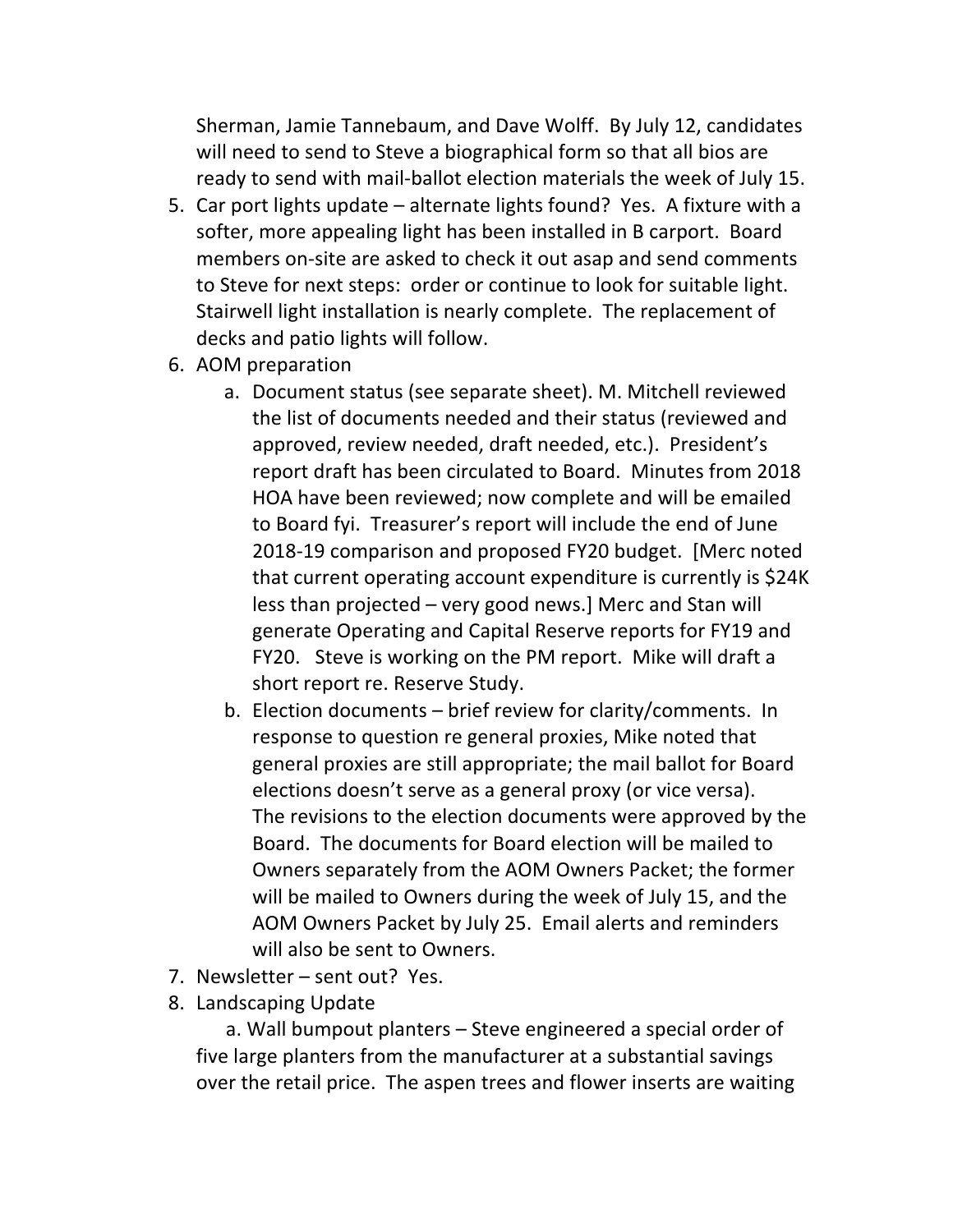for delivery of the large planters, expected within the week.

b. Stairwell planters – Planters with shade-tolerant flowers have been installed in all the lower building stairwells, accompanied by irrigation lines to each planter. The installation of planters in upper buildings awaits the resolution of irrigation challenges; ie, two additional irrigation lines are needed. Once irrigation to these areas can be provided, similar planters with sun-tolerant plants will be placed in upper building staircases. Board approved adding a line to cover this cost to the MM budget for FY20.

c. Vill Garden – Upkeep? Expansion? After outline of Vill Garden history as an owner-initiated and underwritten project, Greer recommended that the HOA take over financial responsibility and MM take over responsibility for design and upkeep of this area, while continuing to be open to Owner contributions as appropriate. Board approved.

d. Wallace request to plant trees, shrubs? Steve noted there is space for one tree, based on the restrictions required for fire mitigation, but its location will need to be very specific. Based on this feedback, Wallace is considering if he still wants to move ahead with planting a tree. Re shrubs, Greer will contact the Wallaces to discuss.

9. Any Other Business

a. Steve noted work currently ongoing by D. Wolff (K5) with noise and mess from power saw and work materials in JKL carport. Is this a violation of HOA rules re high-season remodeling? Board noted that it is an owner, not a contractor, who is doing the work but agreed that this instance is bending the rules. Do we want to keep owners from working on their units when they're in residence? No; it's in best interest of complex to have units updated, and minor work or repairs carried out by the owner. However, this project is a large one, seems likely to involve noise and debris at some point that will affect contiguous units (eg, hammering, sawing). Board asked Steve to share concerns with this owner re bending the rules, re potential for noise, re no working outside allowable hours (8-5 M-S), and need for this owner to discuss project with neighbors, especially when work noise/mess may be an issue in the building itself (as opposed to the carport).

b. Steve: signs outside E2. Board: Owner-initiated signs in limited